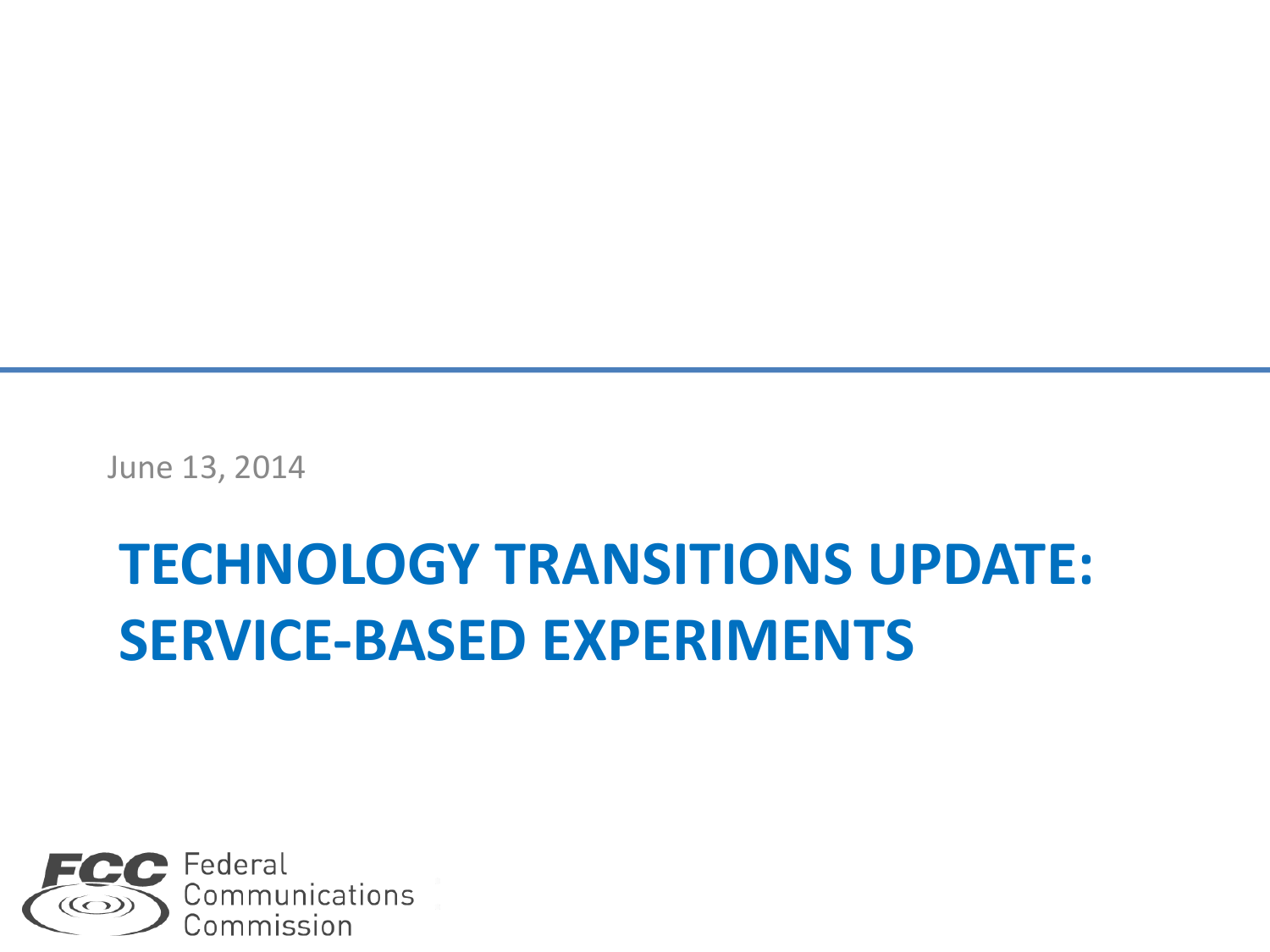# Data Collection and Analysis

- **FCC procurement will** select 3<sup>rd</sup>-party expert
- Will assist in, *inter alia*
	- developing methodology
	- data collection
	- data analysis
- Scalable to other

experiments and contexts

Communications Commission

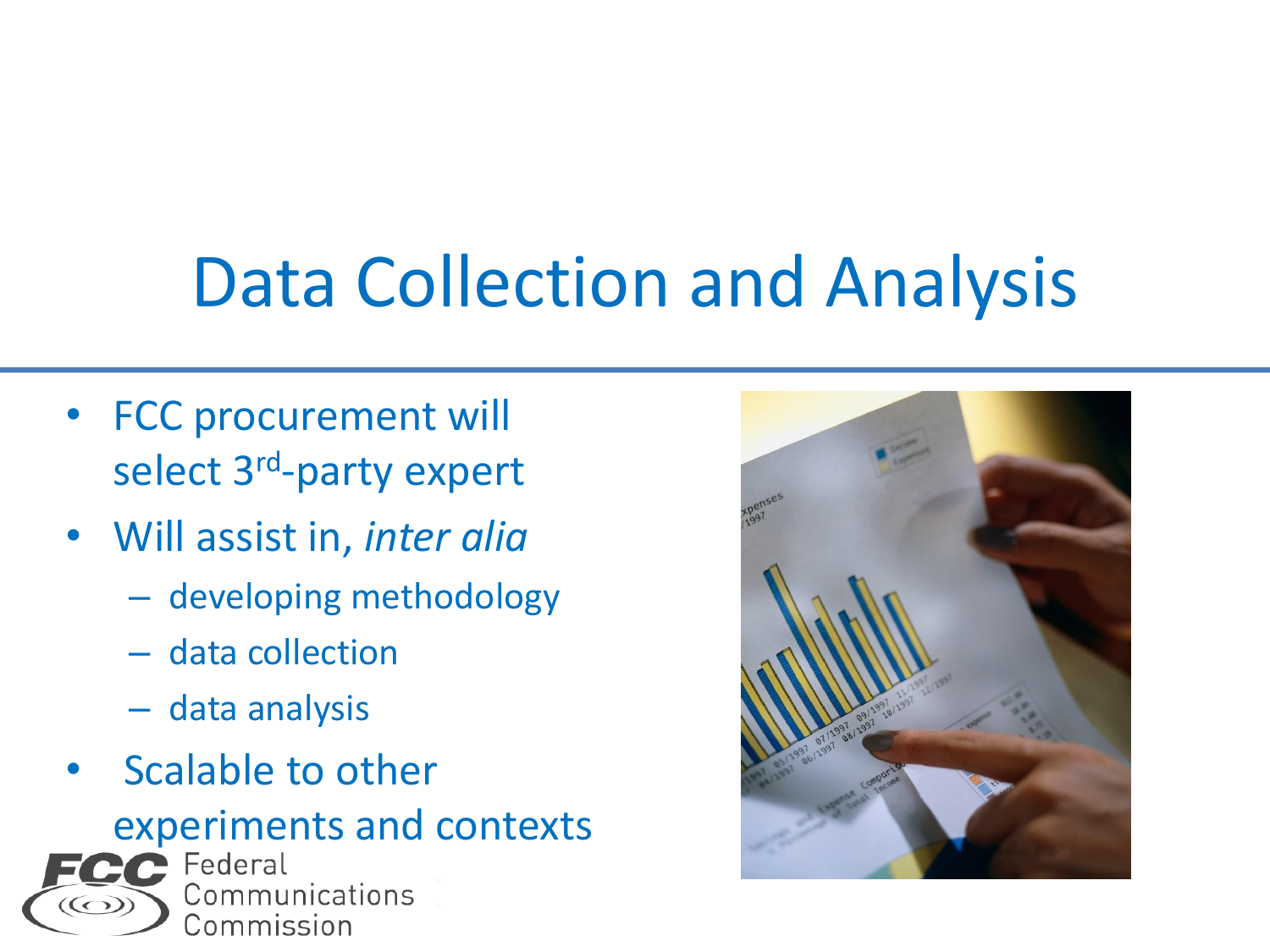### AT&T Proposal – Trial Wire Centers

 $\odot$ 

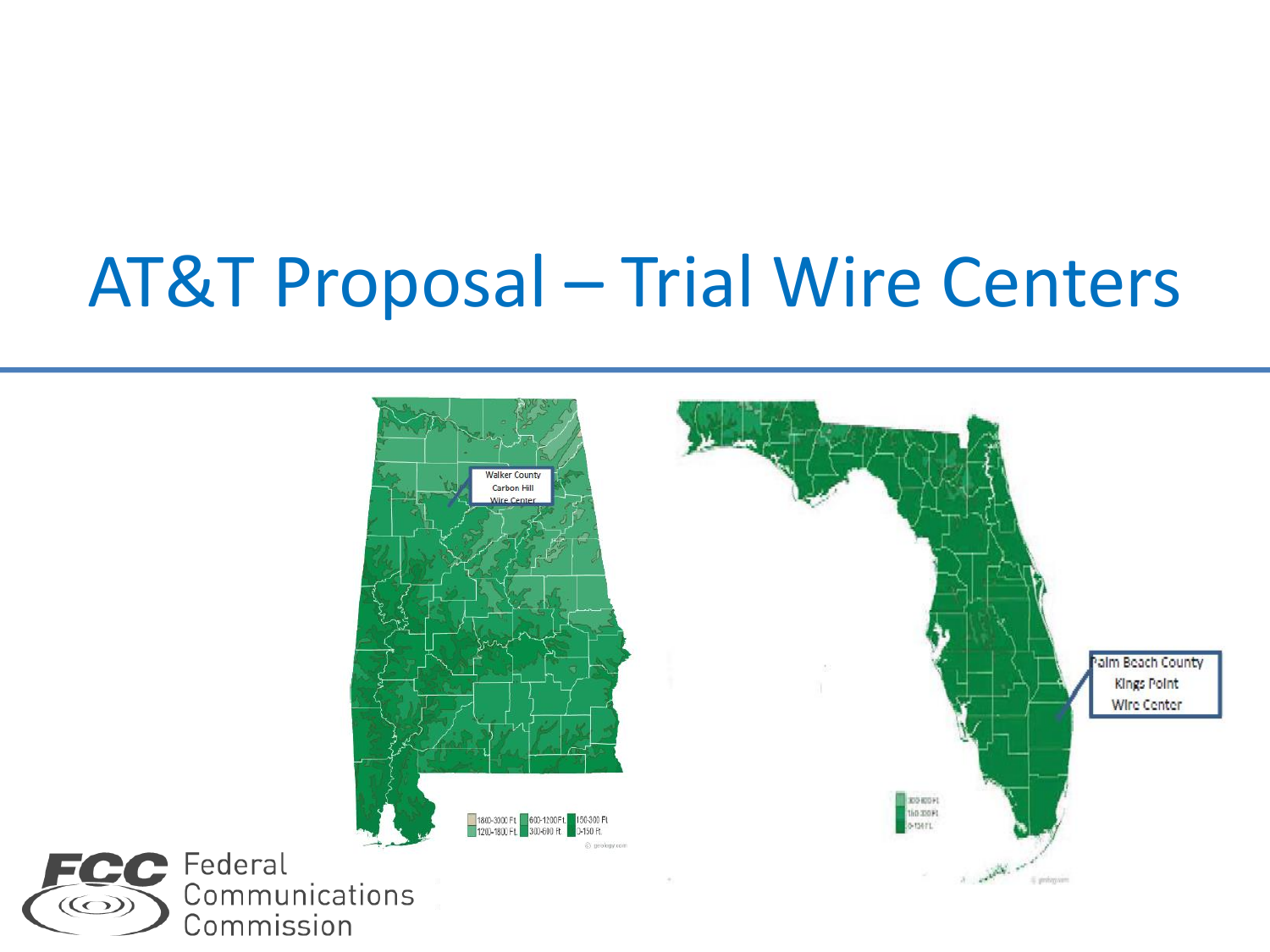#### Proposed Retail Replacements



 $\circled{\textcircled{\small\textrm{-}}}$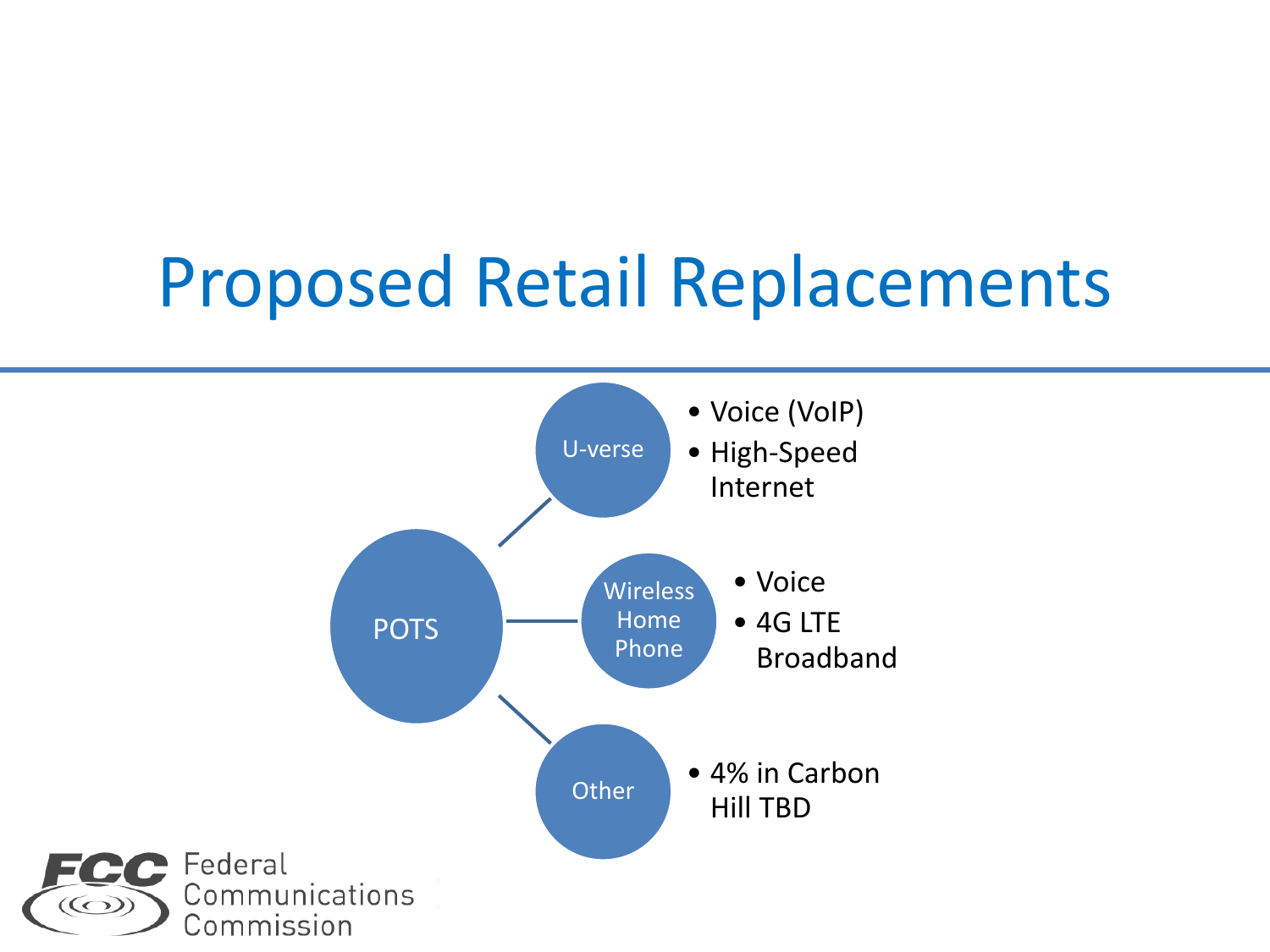#### AT&T's Announced Plans: Nationwide

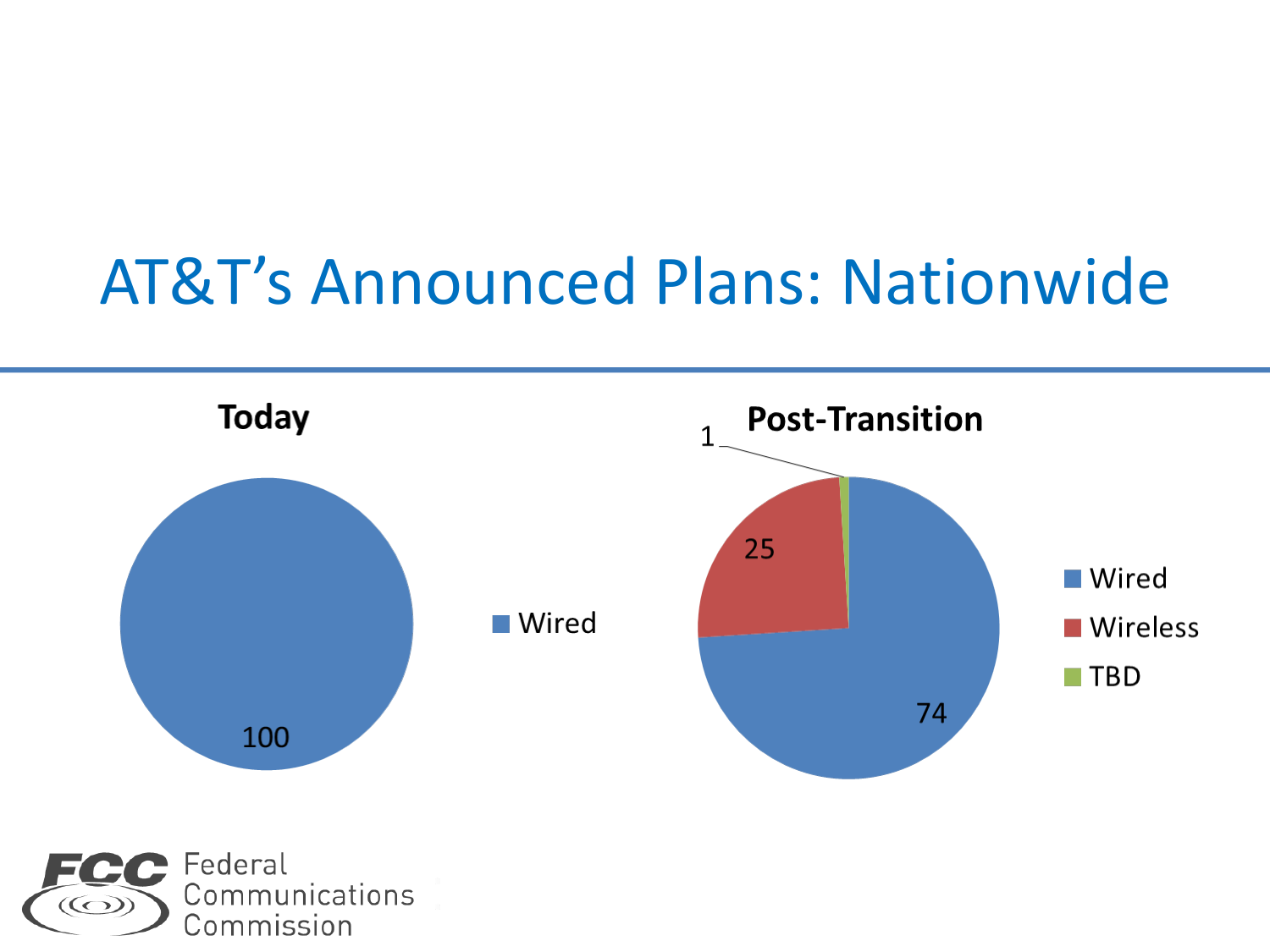## AT&T's Trial Proposal: Kings Point

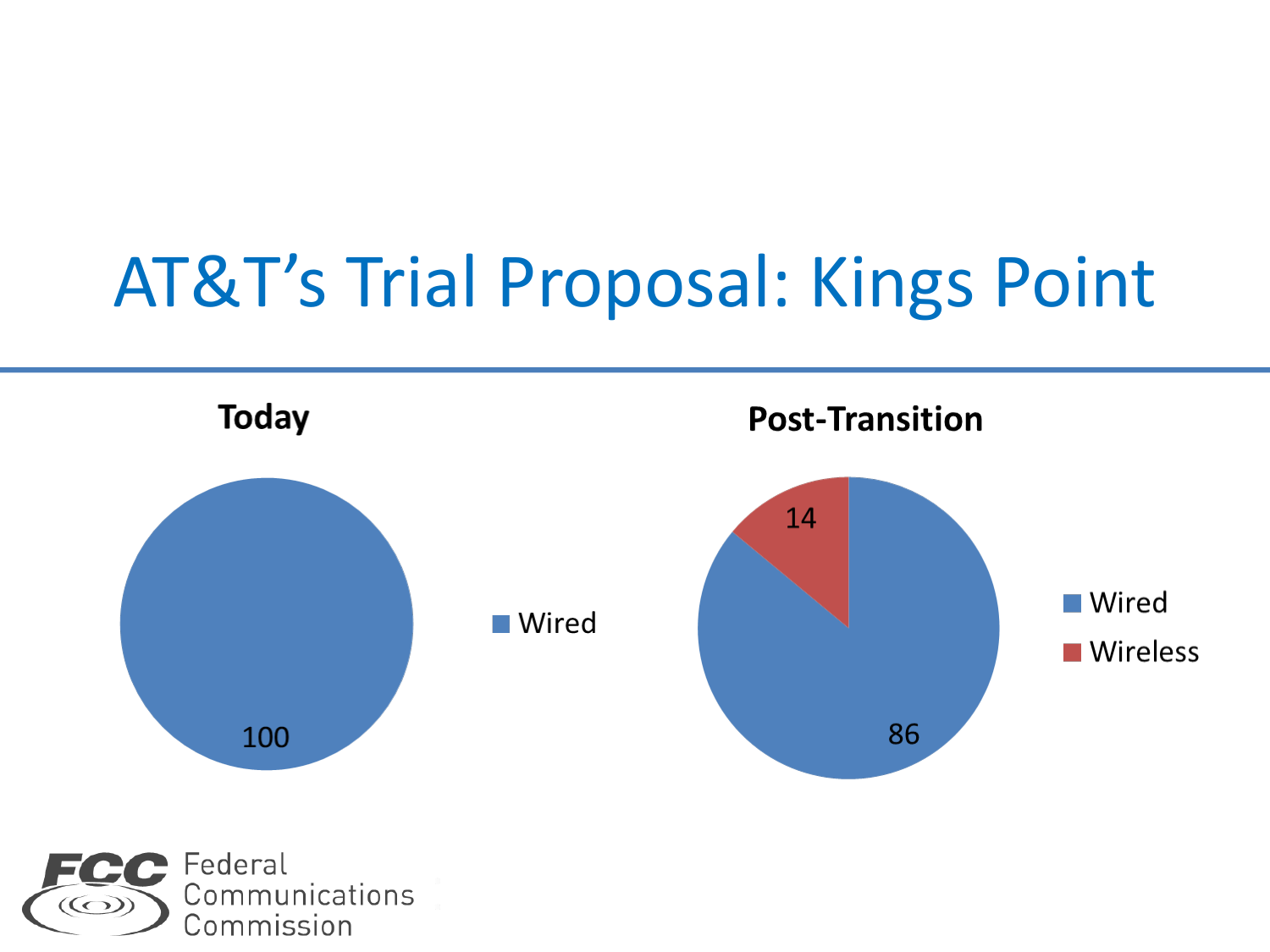## AT&T's Trial Proposal: Carbon Hill



Communications  $\circled{\circ}$ Commission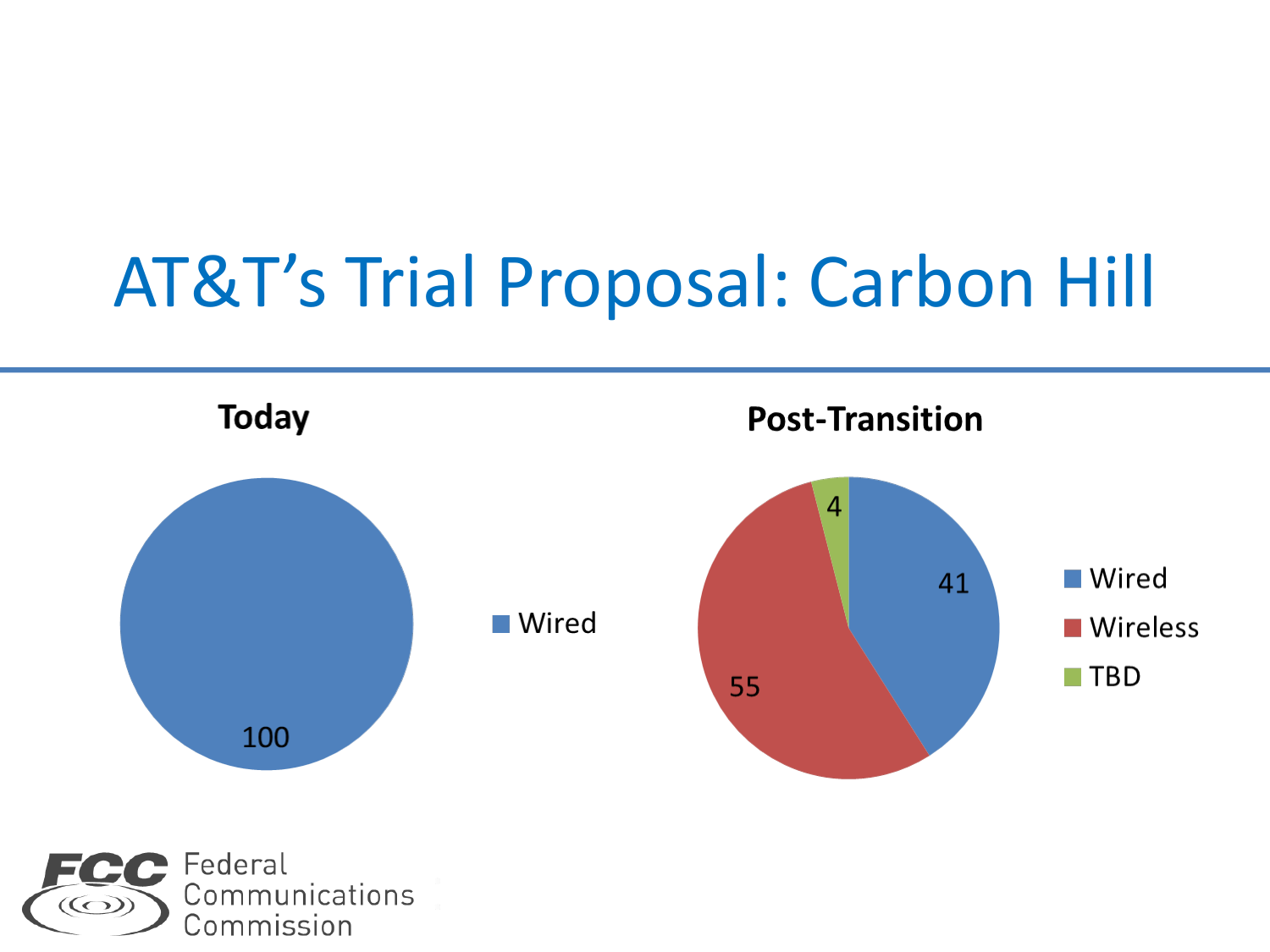#### Points to be Developed for Retail Trial

- Wireless Home Phone
	- Analog data features
	- ALI for E911
	- TTY accessibility & compatibility
	- Price and data allowances



- Wireless Business product
- GETS capability for interconnected VoIP; WPS
- Replacements for 4% of Carbon Hill living units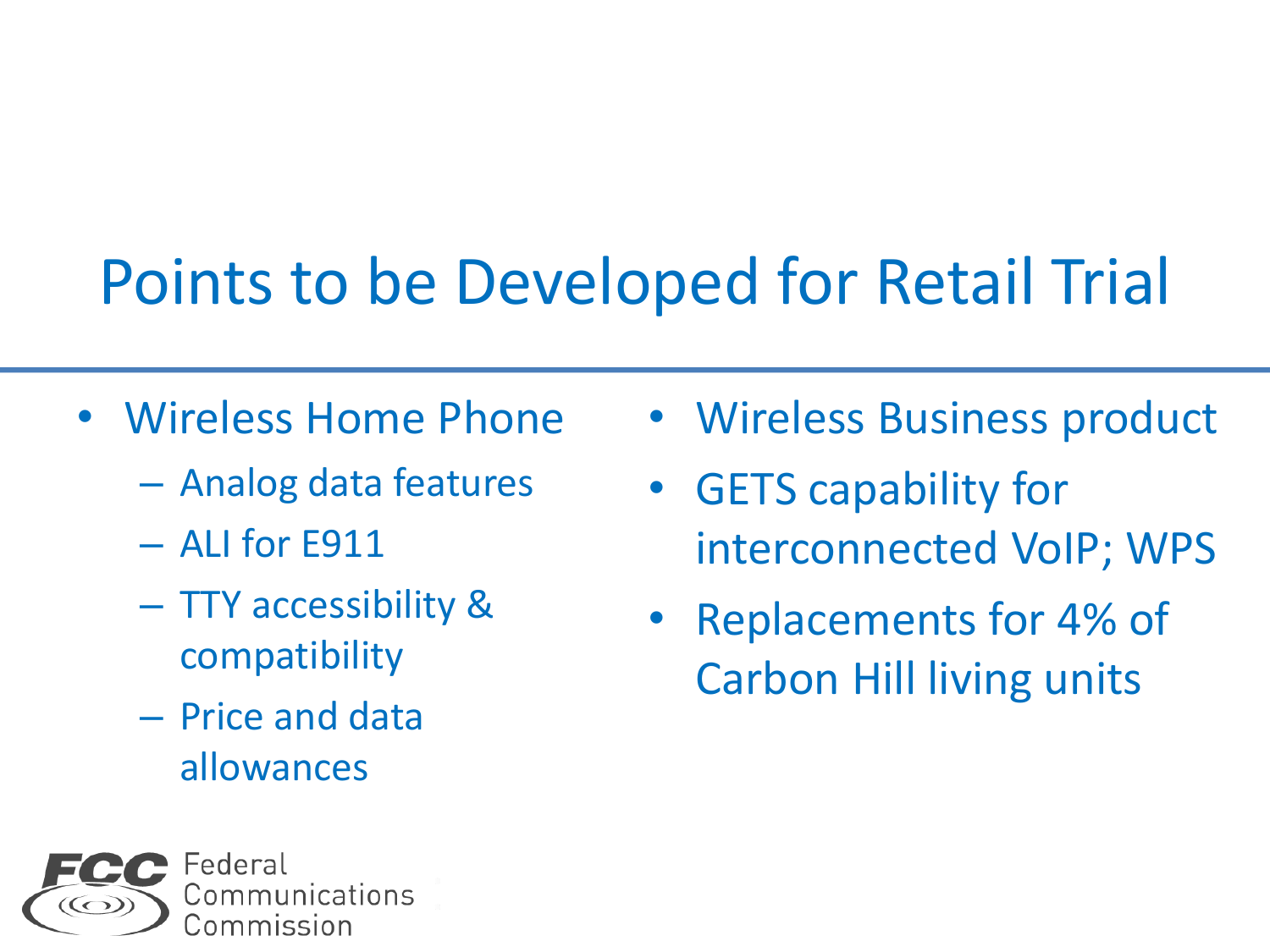# Possible AT&T Wholesale Trial

#### • State of the record

- During initial phases, AT&T commits to maintain wholesale access.
- AT&T intends to seek permission in future for wholesale trial
- Focal point for many commenters



"We further expect that any proposal of an ongoing [wholesale] experiment would . . . offer to replace wholesale inputs with services that offer substantially similar wholesale access to the applicant's network." *- Tech Transitions Order* at ¶ 59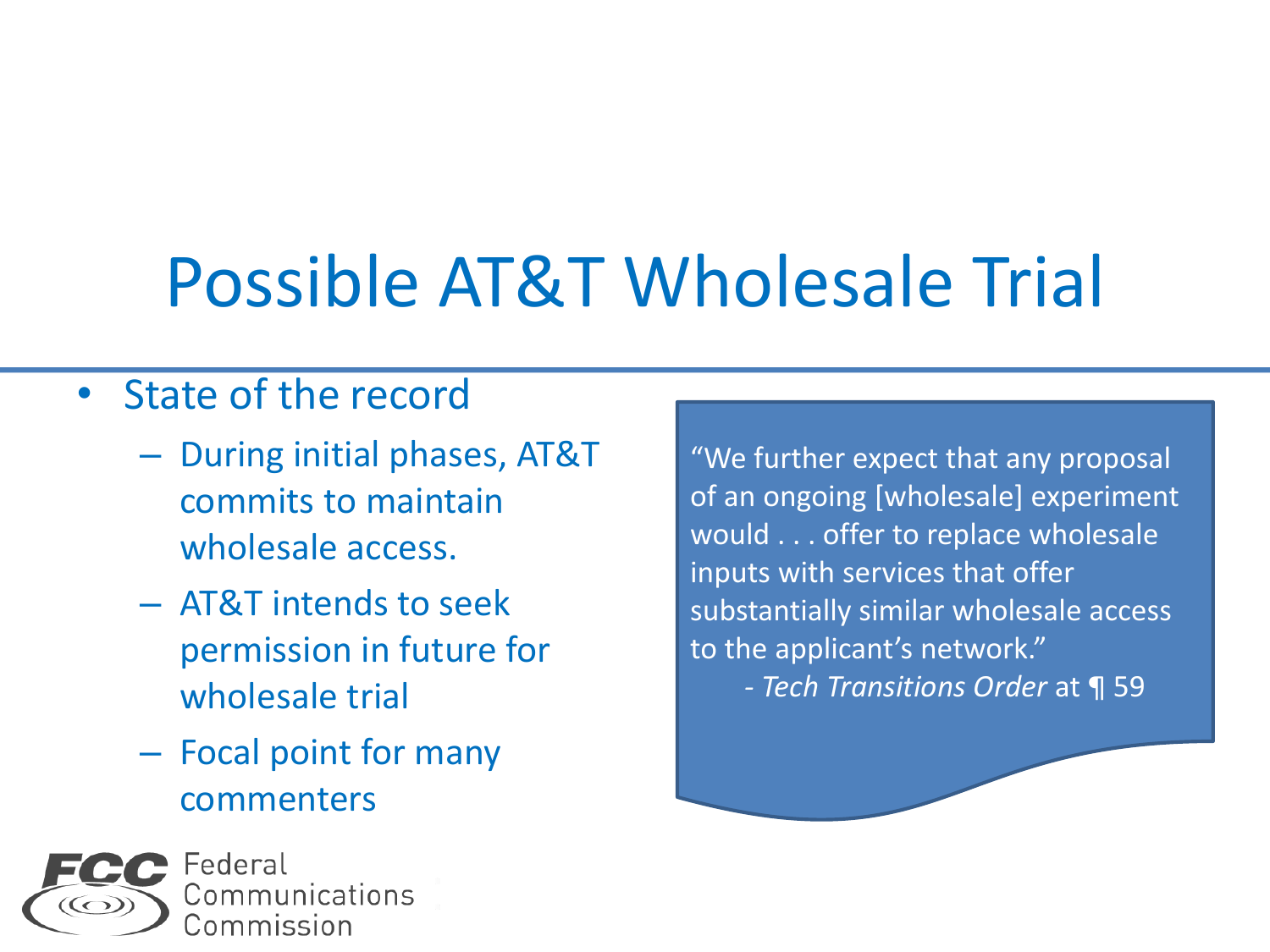## Status of Proposal: "Phase 0"

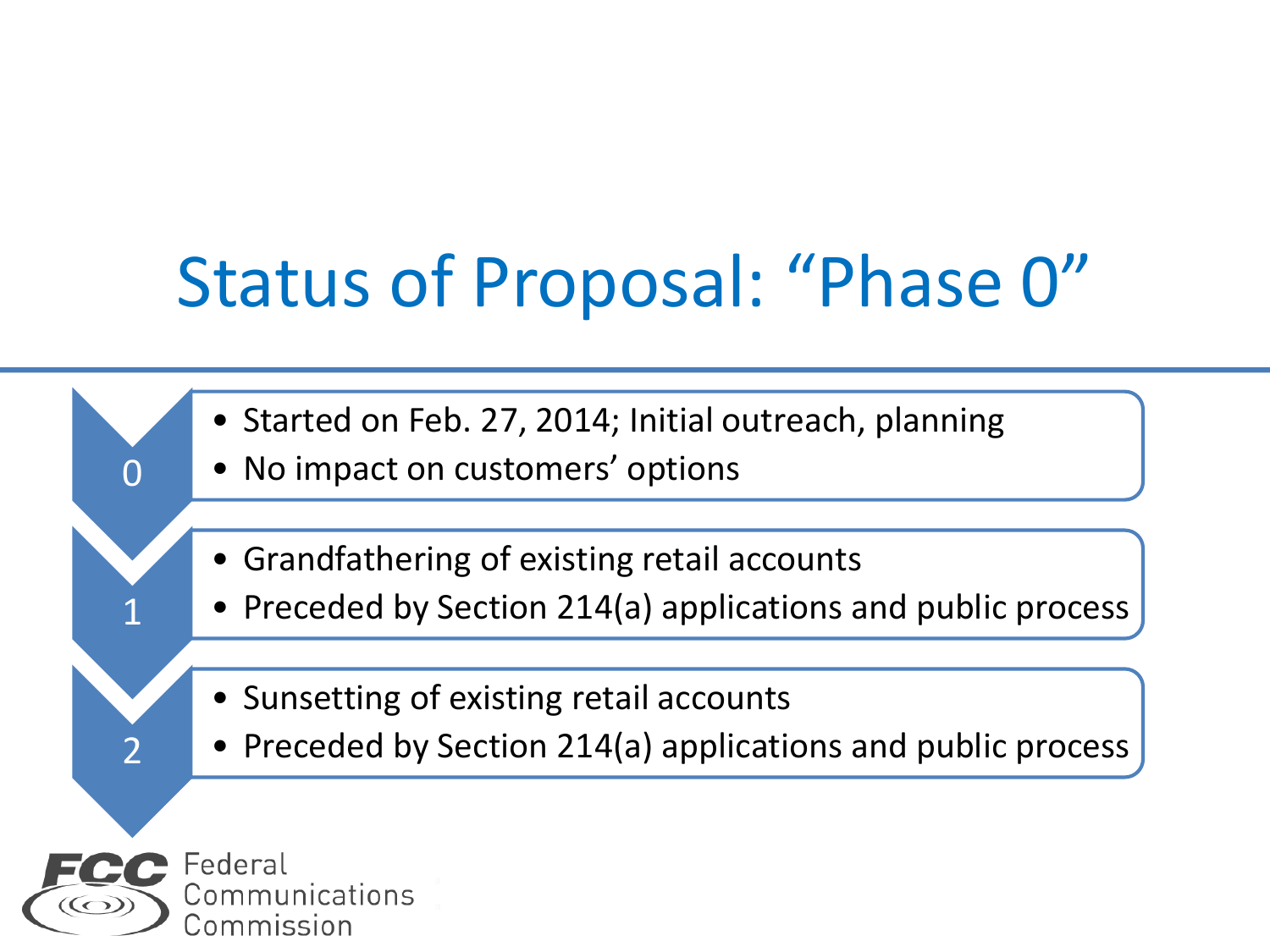#### Other Activities